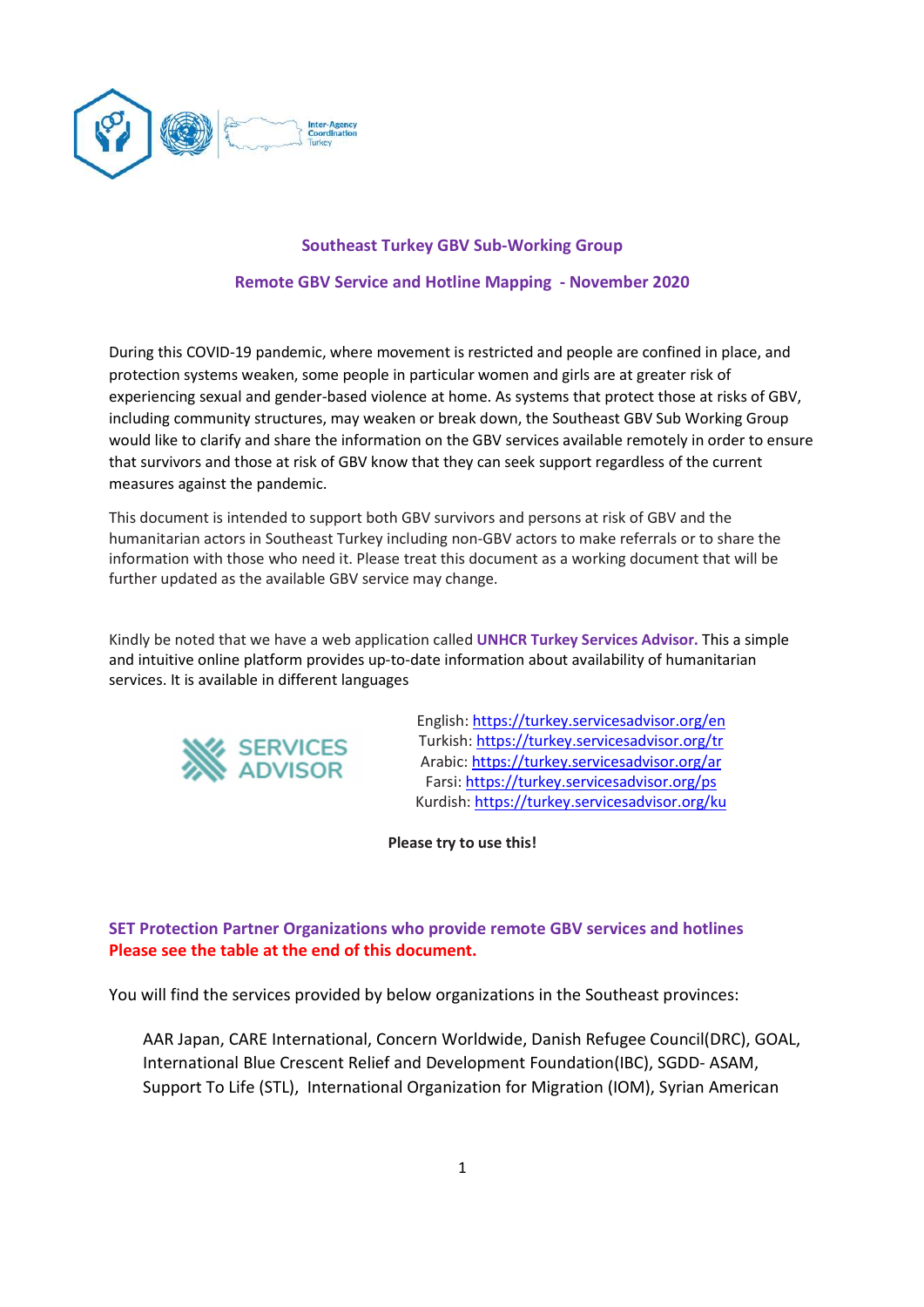

### All organizations will also support your access to services by making referral.

## Access to Legal services (UTBA and UNHCR joint project)

|                                  |                               | <b>Inter-Agency</b><br>Coordination<br>Turkey                                   |                     |                   |                                                                                                                                                                                                                                                                                                                                      |  |
|----------------------------------|-------------------------------|---------------------------------------------------------------------------------|---------------------|-------------------|--------------------------------------------------------------------------------------------------------------------------------------------------------------------------------------------------------------------------------------------------------------------------------------------------------------------------------------|--|
|                                  | Welthungerhilfe (WHH)         | Medical Society (SAMS), Union of Medical Care and Relieve Organization (UOSSM), |                     |                   |                                                                                                                                                                                                                                                                                                                                      |  |
|                                  |                               | All organizations will also support your access to services by making referral. |                     |                   |                                                                                                                                                                                                                                                                                                                                      |  |
|                                  |                               | <b>Access to Legal services (UTBA and UNHCR joint project)</b>                  |                     |                   |                                                                                                                                                                                                                                                                                                                                      |  |
|                                  |                               | including marriage, divorce, access to rights, work permit.                     |                     |                   | Below three legal clinics in Şanlıurfa, Gaziantep and Hatay are for refugees and asylum seekers to access<br>to legal assistance. Legal Counselling Services are available for different legal issues including refugee<br>protection such as International Protection decisions, detention and deportation, as well as other issues |  |
|                                  | <b>Working Days and Hours</b> |                                                                                 | <b>Phone Number</b> | Language          | <b>Address</b>                                                                                                                                                                                                                                                                                                                       |  |
|                                  | <b>Days</b>                   | <b>Hours</b>                                                                    |                     |                   |                                                                                                                                                                                                                                                                                                                                      |  |
| Gaziantep<br><b>Legal Clinic</b> | Monday-Friday                 | (0342) 322 67 00<br>9:00-18:00<br>(0342) 322 67 01                              |                     | Turkish<br>Arabic | Mahallesi, Maresal Fevzi Çakmak<br>Bulvarı No:159/A İpek<br>Apartmanı Kat:1, 27060<br>Sehitkamil/Gaziantep                                                                                                                                                                                                                           |  |
| Hatay<br><b>Legal Clinic</b>     | Monday-Friday                 | 9.15-12.30\13.30-<br>17.00                                                      | 0326 216 11 44      | Turkish<br>Arabic | Şehitler mah, Kurtuluş cad, Yavuz<br>Sk. 1/1, Antakya/Hatay                                                                                                                                                                                                                                                                          |  |
|                                  | Monday-Friday                 | 9:00-18:00                                                                      | (0414) 312 35 35    | Turkish<br>Arabic | Ertugrul Gazi, Yunus Emre Cd.<br>108 A, 63300 Sanlıurfa<br>Merkez/Şanlıurfa<br>Email:<br>hukukklinigi@barobirlik.org.tr                                                                                                                                                                                                              |  |

### Useful country-wide phone numbers

### UNFPA Refugee Support Line hotline: 0850 888 0539

- o Key Refugee Groups: LGBTI persons, persons living with HIV and sex workers
- o 7 days a week, 24 hours per day, available in Turkish, Arabic, Farsi and English

### UNHCR Counselling Line: 444 48 68

 $\circ$  9.00 to 17.00 on Mondays-Thursdays, 9.00-16.00 on Fridays, available in Arabic, Farsi, Turkish and English. Counsellors speaking French, Urdu, Kurdish and Somali are available upon request. Alternatively, you can email UNHCR at turan@unhcr.org.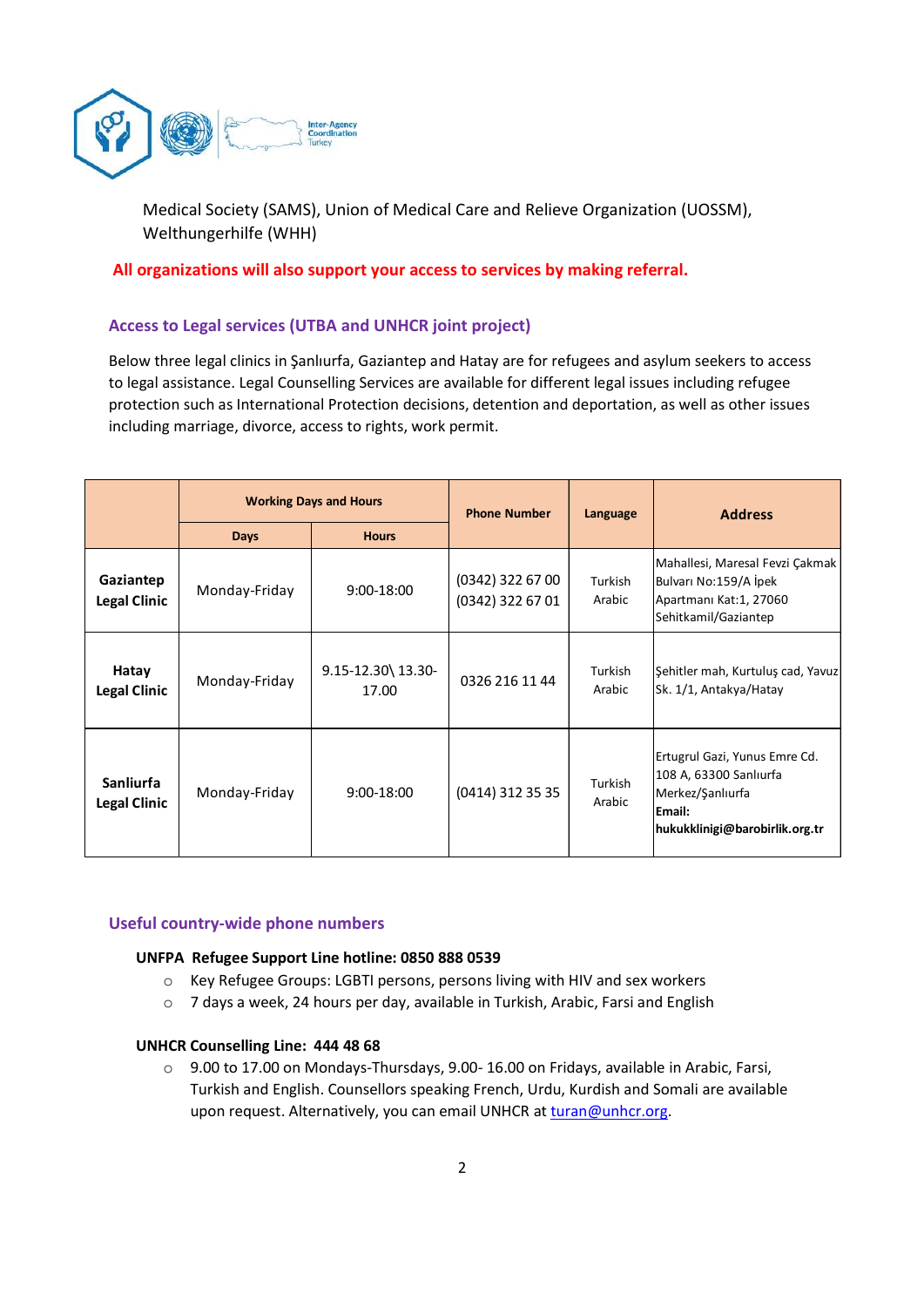

#### KAMER hotline: 0530 664 4410

- o 7 days a week, 24 hours per day, available in Turkish, Arabic and Kurdish. Reachable via WhatsApp as well.
- o Services: Safety/accommodation, MHPSS/PSS and legal, specialised services for women and girls GBV survivors.

183 Social Support Line of the Ministry of Family, Labor and Social Services

- 184 COVID-19/ Coronavirus Hotline of the Ministry of Health
- 155 Police / 156 Gendarmerie / 112 Medical Emergency Service

157 Foreigners Communication Center (YIMER) by DGMM, available in Turkish, English, Arabic, Russian, Farsi, German and Pashto

### Women and Girls Safe Spaces (WGSS)

Women and Girls Safe Spaces (WGSS) are centers where women and girls feel comfortable and enjoy the freedom to express themselves without the fear of judgment or harm. Services provided at WGSS are prevention and response to GBV including case management, sexual and reproductive health services, psychosocial support services and empowerment of women and girls.

### Hatay: UNFPA/ASAM Hatay Women and Girls Safe Spaces (WGSS)

Esentepe GGSM Esentepe Mh. 13. Sk.Altıncay Kartal Apt. Antakya-Hatay Social Worker: Senem Onen Saz Phone:0549 427 55 30

Hatay: UNFPA/ASAM Reyhanlı Women and Girls Safe Spaces (WGSS)

Reyhanli GSM Yenisehir Mh. Abdulrezzak Alkan Cd. No:9 Reyhanlı-Hatay Social Worker: Nazlı Kaya Phone:0546 607 73 74

### Hatay: UNFPA/TOG Antakya Youth Center

Saray Mh.1. Sk.Doktorlar Sitesi No:3 Antakya-Hatay Psychologist: Buket Ezgi Uzel Phone: 0552 724 23 24

### Sanliurfa: UNFPA/Harran Univesity Urfa Makam Women and Girls Safe Spaces (WGSS)

Eyüp Nebi Mah. 3507. Sok, No 61, Eyyübiye, Şanlıurfa Social Service Specialist: Tugce Tumkaya Project Coordinator: Serhat Polat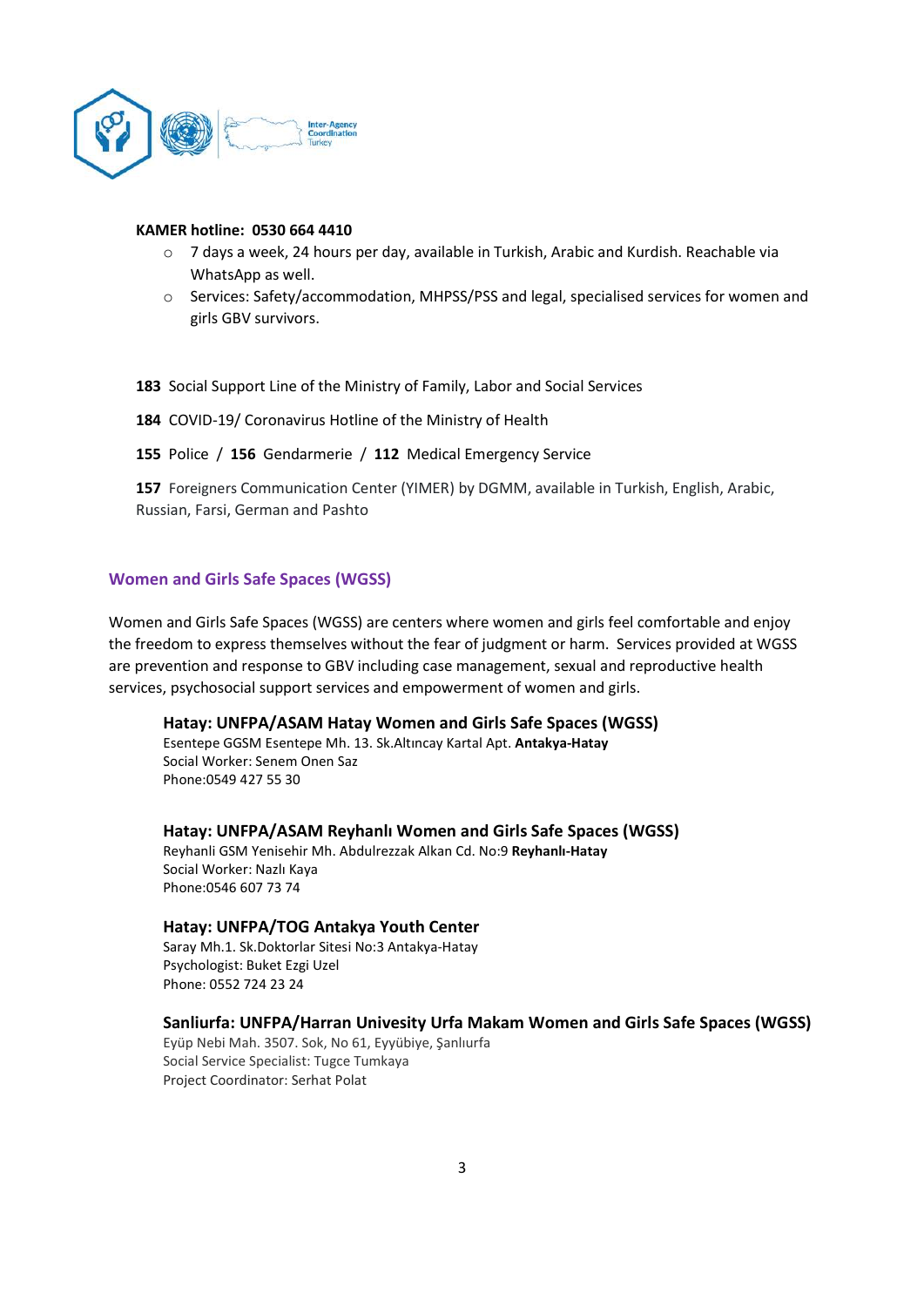

Diyarbakır: UNFPA/KAMER Diyarbakir Women and Girls Safe Spaces(WGSS) Ali Emiri 3.Sk. Dıskale Apt. 13/1 Yenisehir-Diyarbakır Center Coordinator: Ms Hayriye Ascıoglu Phone: 0507 516 76 62

Diyarbakır: UNFPA/SGYD Diyarbakir Youth Center Ali Emiri 4. Sk. Mir Apt. Kat:1 No:1 Yenisehir-Diyarbakir Center Coordinator: Berna Fatmaogullari Phone: 0538 340 00 31

## Online Applications

KADES (Women Emergency Assistance Notification System) to share a live location with the Police Emergency Line

Android: https://play.google.com/store/apps/details?id=tr.gov.egm.kades&hl=en iOS: https://apps.apple.com/tr/app/kades/id1360309770

Kırmızı Işık (Red Light) / Easy Rescue by Vodafone Turkey to call emergency services with one button and to call or send SMS to your emergency contacts with one button: http://turkiyevodafonevakfi.org.tr/en/projects/other-projects/easy-rescue/

If you are harmed or feel threatened, intimidated or harassed, don't stay silent and seek remote confidential support from the helplines available in this document. You have the right to get help to make it stop and do not have to manage this on your own.